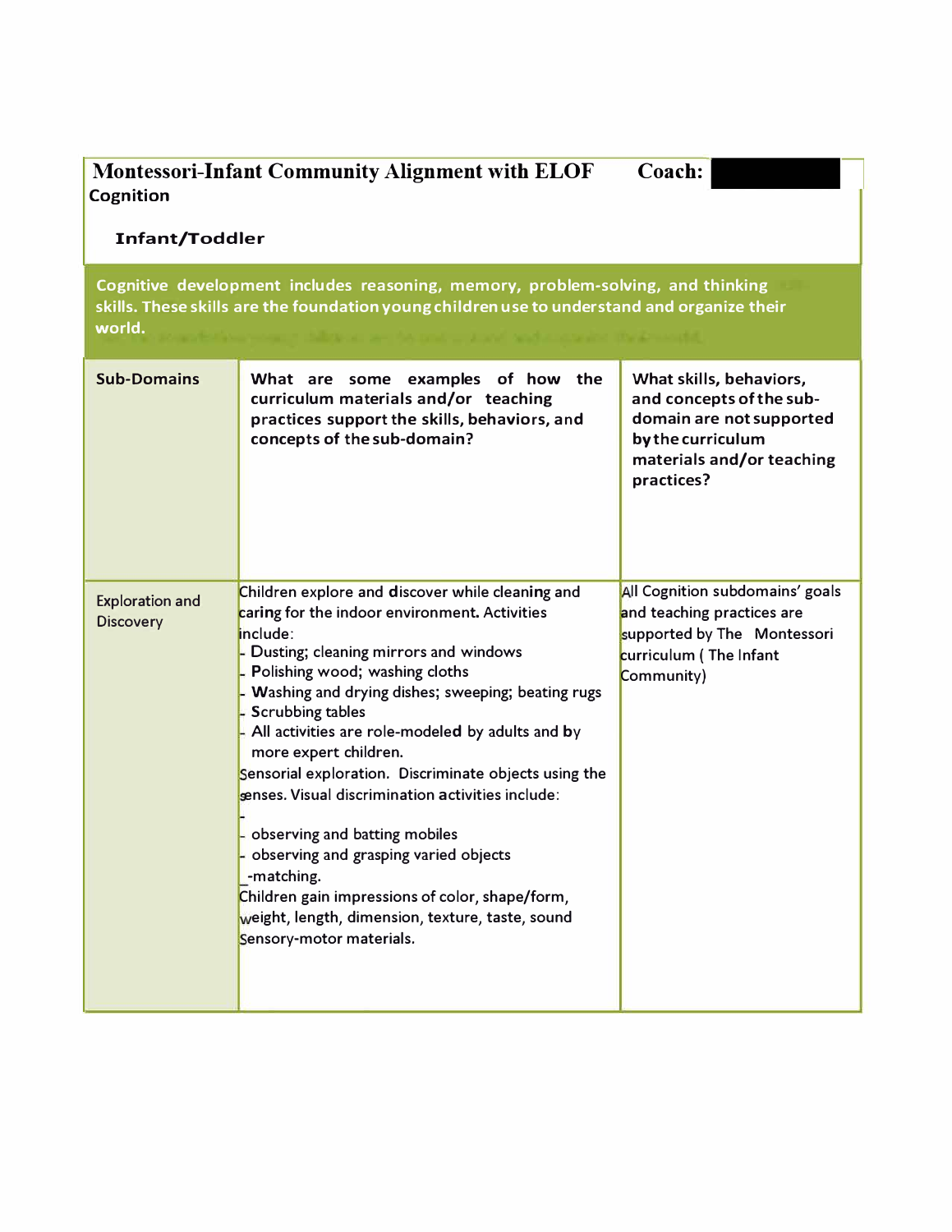| <b>Memory</b>                                                  | Children begin to classify objects<br>Activities in which children are given the names for<br>general categories of items in their environment<br>-Resources include:<br>-nomenclature objects<br>nomenclature cards and objects<br>nomenclature cards.                                                                                                                                                                                                                                                                                                                                                   |  |
|----------------------------------------------------------------|-----------------------------------------------------------------------------------------------------------------------------------------------------------------------------------------------------------------------------------------------------------------------------------------------------------------------------------------------------------------------------------------------------------------------------------------------------------------------------------------------------------------------------------------------------------------------------------------------------------|--|
| <b>Reasoning and</b><br>Problem-Solving                        | <b>Reasoning and Problem Solving</b><br>Activities include all practical life and fine motor<br>movement activities including puzzles and hand/eye<br>coordination activities.<br>Sort objects. Resources include collections of three-<br>dimensional objects for sorting.<br>Food Preparation: Specific activities include:<br>seeking assistance-waiting-taking turns<br>helping another child or an adult<br>preparing food                                                                                                                                                                           |  |
| Emergent<br><b>Mathematical</b><br><b>Thinking</b>             | Children sort and classify objects.<br>Resources include collections of three-<br>dimensional objects for sorting.<br>Children gain impressions of color, shape/form,<br>weight, length, dimension, texture, taste, sound<br>Sensory-motor materials                                                                                                                                                                                                                                                                                                                                                      |  |
| Imitation and<br>Symbolic<br><b>Representation and</b><br>Play | Children acquire appropriate language and<br>develop awareness of self and others. Children are<br>respected as individuals and are free to choose and<br>complete their own work. Develop the skills to<br>express themselves. Activities involving self-<br>expression in music, movement and drama, including<br>singing; movement and dancing; playing percussion<br>instruments; movement games; and finger plays.<br>Begin to acquire culturally appropriate customs and<br>manners.<br>mitate the social norms of society, with a supportive<br>adult to observe, model and with whom to interact. |  |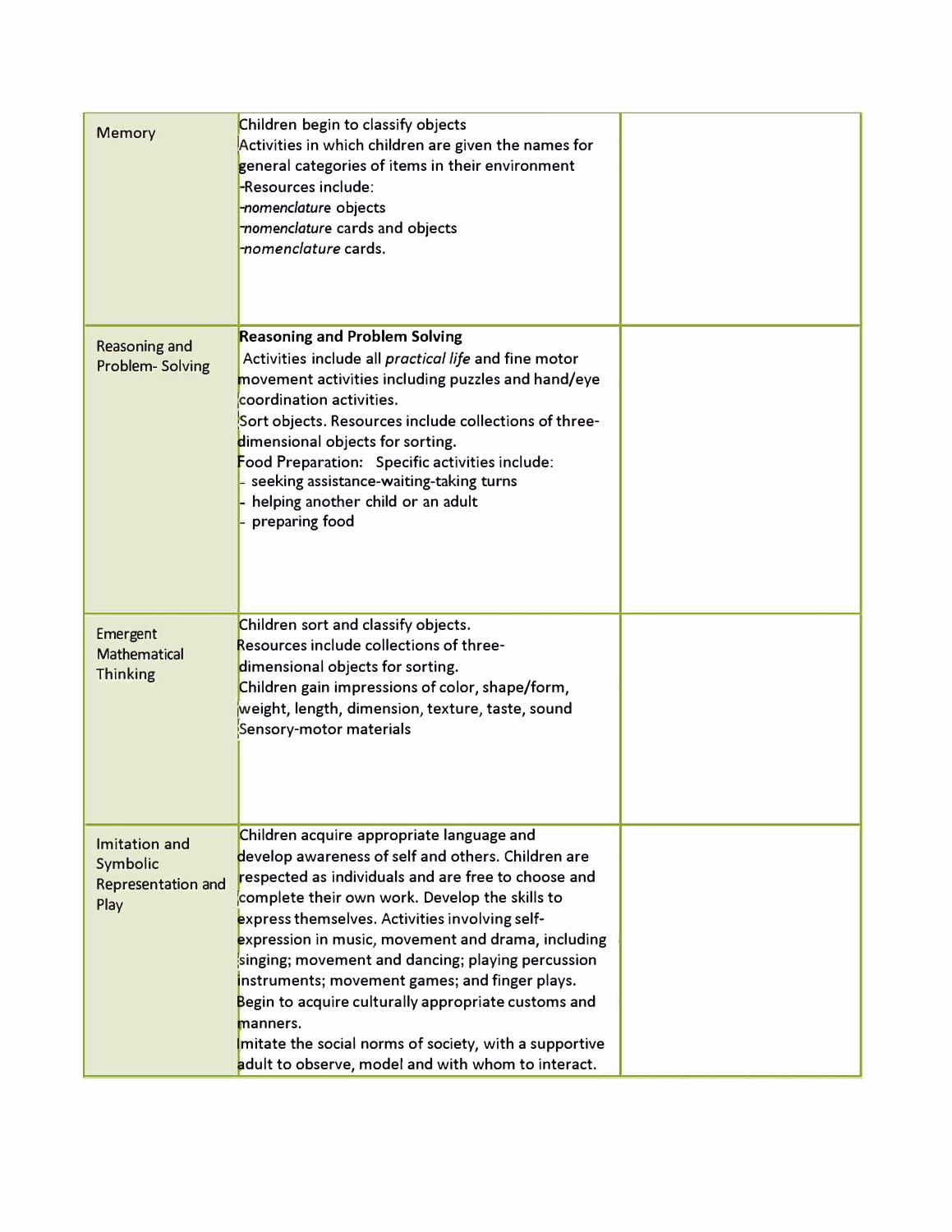**1. Give some examples of curriculum materials and/or teaching practicesthatstaff use to supportthe differentdevelopmental levelsof children in these sub-domains.**

**2. Do curriculum materials and/or teaching practices provide an appropriate level of challenge to support all children asthey reach the next developmentalstage in each of the sub-domains? If so, give some examples. If not, what might you do to adjust the level of challenge?**

**3. What are some ways you can strengthen the curriculum and/or teaching practices in sub- domains that are not fully addressed? (Keep in mind that you can refer to this implementation guide for more ways to strengthen the curriculum .)**

**Cognition**

## **1.\*Examples of curriculum materials and/or teaching practices**

| Food preparation-  |
|--------------------|
|                    |
|                    |
|                    |
| instruments-2b     |
| Scent jars-3a      |
| Stereognostic bag  |
| (paired objects) - |
|                    |
|                    |
|                    |
| Foam Shapes-2b     |
|                    |
| Colored blocks-2b  |
| Clothing-1a        |
|                    |
|                    |
|                    |
|                    |
|                    |
|                    |

## **2. \*\* Level of challenge to Support all children**